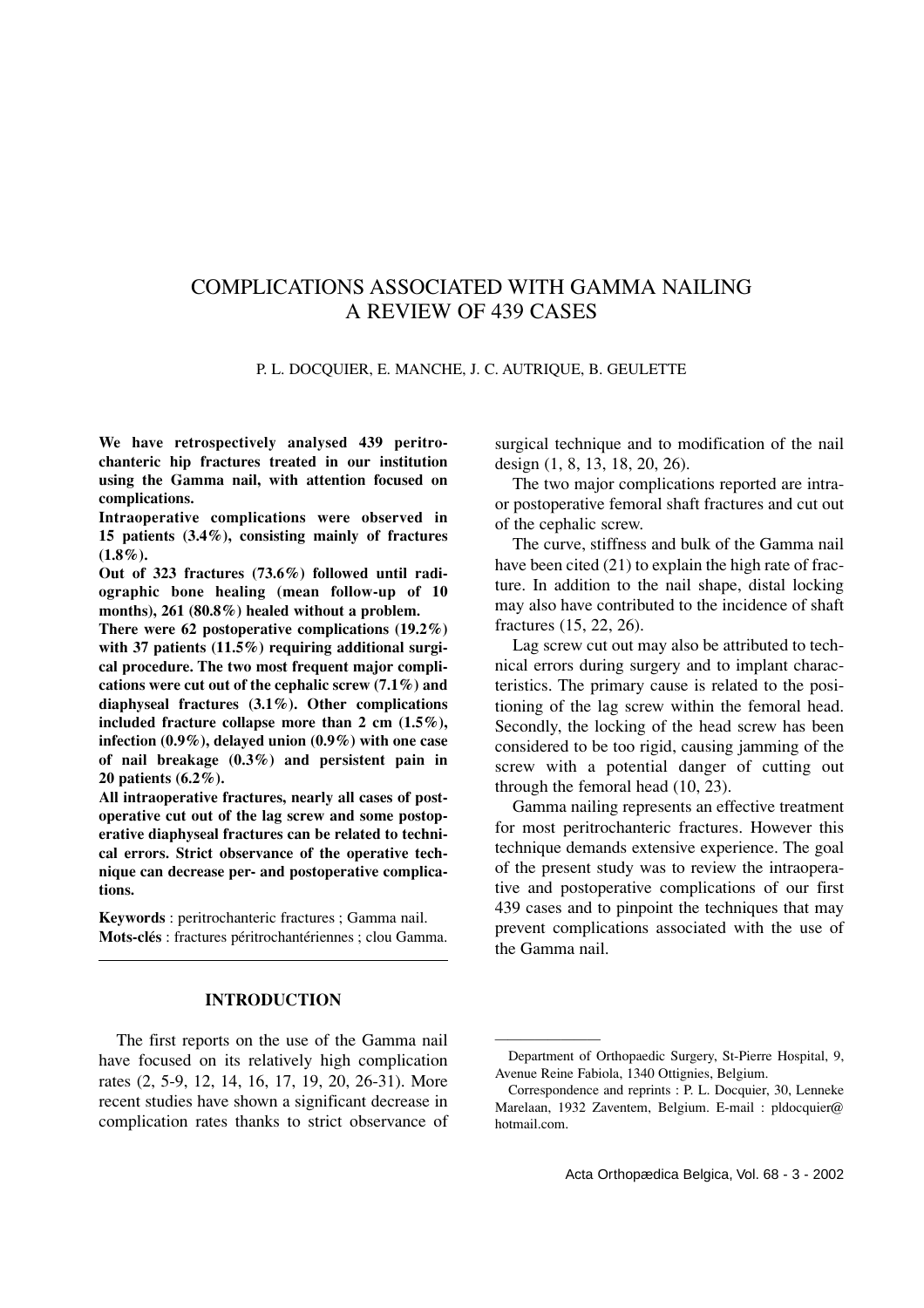

*Fig. 1.* — AO Classification of peritrochanteric fractures. Of the fractures, 42.3% were simple two-part fractures (A1) whereas 48.8% were type A2 fractures (extension over 2 or more levels of the medial cortex) and 8.9% were type A3 (extension through the lateral cortex of femur).

#### **MATERIAL AND METHODS**

Four hundred thirty-nine cases of peritrochanteric fractures treated in our institution with Gamma nailing between 1990 and 2000 were reviewed. The majority of patients were women (77%). The mean age of the patients was 80 years (range : 34 to 102 years ). Nine patients had bilateral Gamma nails for successive fractures. Trochanteric fractures were classified as described by the AO group  $(24)$ : 42.3 % were simple two-part fractures (AO type A1), 48.8% were type A2 fractures (extension over 2 or more levels of the medial cortex) and 8.9% were type A3 (extension through the lateral cortex of femur) (fig. 1).

In 3 cases (0.7%) the fracture was pathologic. The degree of osteoporosis was determined by the radiographic evaluation of trabecular patterns of the proximal femur (method of Singh) (28) : 88.2% of patients were very osteoporotic (grade 1 to 3 of Singh ) and only 11.8% of patients had good bone quality (grade 4 to 6 of Singh) (fig. 2).

Seventy-five percent of the procedures were performed by residents. The operations were carried out under general or spinal anaesthesia with the patient supine on a fracture table with traction using a boot. Closed reduction was performed under fluoroscopic control and checked in anteroposterior and lateral views.

The Gamma nail® (Howmedica International, Zaventem, Belgium) has undergone some changes over the years. In the beginning of our experience the implant



*Fig. 2.* — Degree of osteoporosis of patients (method of Singh)

The patient population included 88.2% who were were very osteoporotic (grade 1 to 3 of Singh), while only 11.8% of patients had good bone quality (grade 4 to 6 of Singh).

used was the standard Gamma nail with a 10° mediolateral curve and a length of 200 mm with a diameter of 12 mm and a lag screw angle of 130°. Double-screw distal locking was systematically performed (126 nails). Starting in 1996, the nail diameter was reduced to 11 mm and only one distal locking screw was inserted (133 nails). The new Trochanteric® Gamma nail with a diameter of 11 mm has been used exclusively since 1998 (180 nails). This implant is 180 mm long and has a 4° mediolateral curve.

Parameters such as reduction quality, osteosynthesis stability, osteoporosis grade, obesity and patient clinical status were taken into account to allow weight-bearing in the early postoperative period. Seventy-seven percent of patients were authorized to bear full weight whereas 23.2% were restricted to toe-touch weight bearing for 6 weeks.

Fifty patients (11.4%) died early in the first postoperative month secondary to general problems (pulmonary, cardiac). Sixty-six patients (15%) were lost to followup. Three hundred twenty-three patients (73.6%) were followed until radiographic bone healing with a minimum of 3 months (mean follow-up : 10 months).

The complications were analysed and divided into intraoperative and postoperative. Lag screw positioning within the femoral head was also studied in the coronal and sagittal planes and the tip-apex distance was recorded according to the Baumgaertner method (3, 4). The tip-apex distance is defined as the sum of the distance, in millimeters, from the tip of the lag screw to the apex of the femoral head, as measured both on the anteroposterior and the lateral views, after correction has been made for magnification.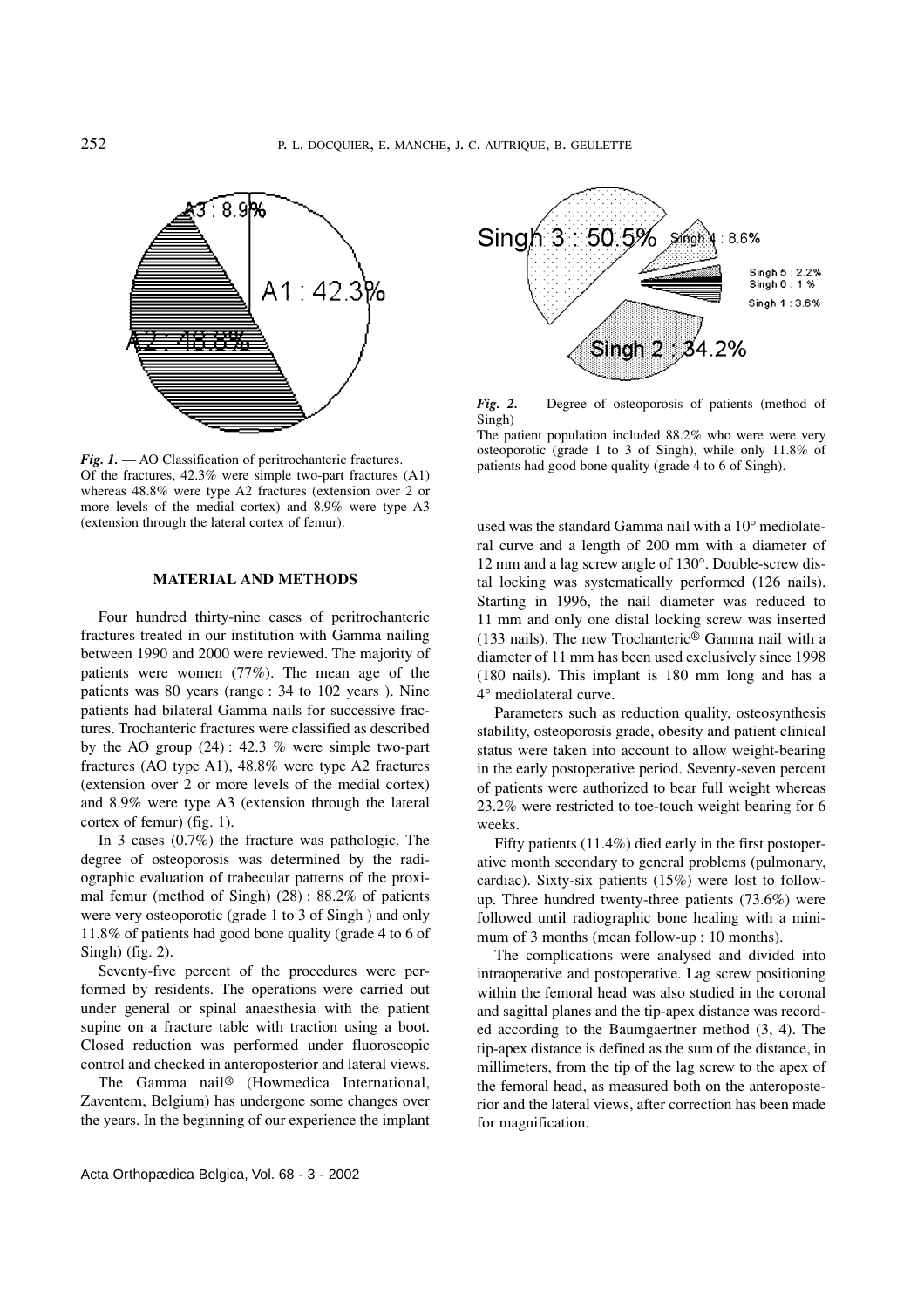| Number | Percentage | Solution to the problem            |
|--------|------------|------------------------------------|
|        | $3.42\%$   |                                    |
|        | $0.46\%$   | change of osteosynthesis           |
|        | $1.37\%$   | delayed weight bearing for 6 weeks |
|        | $0.68\%$   | no consequence                     |
|        | $0.46\%$   | no consequence                     |
|        | $0.23\%$   | no consequence                     |
|        | $0.23\%$   | no consequence                     |
|        |            |                                    |

Table I. — Intraoperative complications encountered in the 439 Gamma nailings

Intraoperative complications occurred in 15 patients (3.4%). Only 2 were critical (0.5%) with an impact on the final result.

Differences in tip-apex distance between the cut out group and the uncomplicated group were compared using Student's t test for statistical significance.

#### **RESULTS**

Intraoperative complications were observed in 15 of the 439 cases (3.4%) (table I).

Only 2 of these (0.5%) were critical (with an impact on the final result) : two displaced diaphyseal fractures occurred during nail insertion and necessitated change of osteosynthesis (one long Gamma nail and one femoral plate).

Thirteen complications (2.9%) were trivial (without an impact on the final result). Six diaphyseal non-displaced fractures (1.4%) occurred during nail insertion or distal locking and required no specific treatment other than delaying weight bearing for 6 weeks. Three cases of missed distal locking  $(0.7\%)$  and 2 cases of drill bit breakage  $(0.5\%)$ had no consequence. One case of guide pin breakage (0.2%) and one pelvic penetration of the guide pin (0.2%) occurred without further problems.

Of the 323 patients followed more than 3 months, 261 (80.8%) healed without problems and required no further intervention.

Postoperative complications were encountered in 62 patients (19.2%) (table II).

The two most frequent major complications were cut out of the cephalic screw (23 cases ; 7.1%) and diaphyseal fractures (10 cases ; 3.1%).

Lag screw cut out led to additional procedures in 13 cases (4.0%) : 2 Gamma renailings, 2 bipolar arthroplasties, 2 total hip arthroplasties, 2 dynamic condylar screws and 5 simple hardware removals after fracture healing. Another 10 patients were not reoperated because of their general condition, and bone healing occurred with varus malunion.

Of the 10 postoperative diaphyseal fractures  $(3.1\%)$ , four  $(1.2\%)$  occurred in the early postoperative period (mean  $=$  4 months); the fracture line started at the distal locking screw level or at the nail tip level. The other six cases (1.9%) occurred long after surgery (mean = 23 months postoperatively) and the fracture was located distal to the nail. All 10 diaphyseal fractures (3.1%) needed renewed fixation : 5 long Gamma nailing, 1 femoral plating, 1 blade plate, 1 antegrade femoral nailing, 1 less invasive stabilisation system (LISS® Mathys Benelux) and 1 dynamic condylar screw.

Other complications included 5 cases of fracture collapse of more than 2 centimeters (1.5%). No treatment was performed.

Infection occurred in 3 cases (0.9%). One superficial wound infection healed after intravenous antibiotics. One subfascial collection was treated by surgical drainage and antibiotics. In the third case, hardware removal after 9 months and antibiotics solved the problem.

Three cases of delayed union (0.9%) were noted after 6 months with one case of nail breakage (0.3%). This case needed bone grafting and exchange of implant. The other two fractures eventually healed uneventfully.

Finally 20 patients (6.2%) complained of pain (in the inguinal, trochanteric or thigh region). Eleven patients (3.4%) underwent hardware removal whereas 9 patients (2.8%) denied further treatment.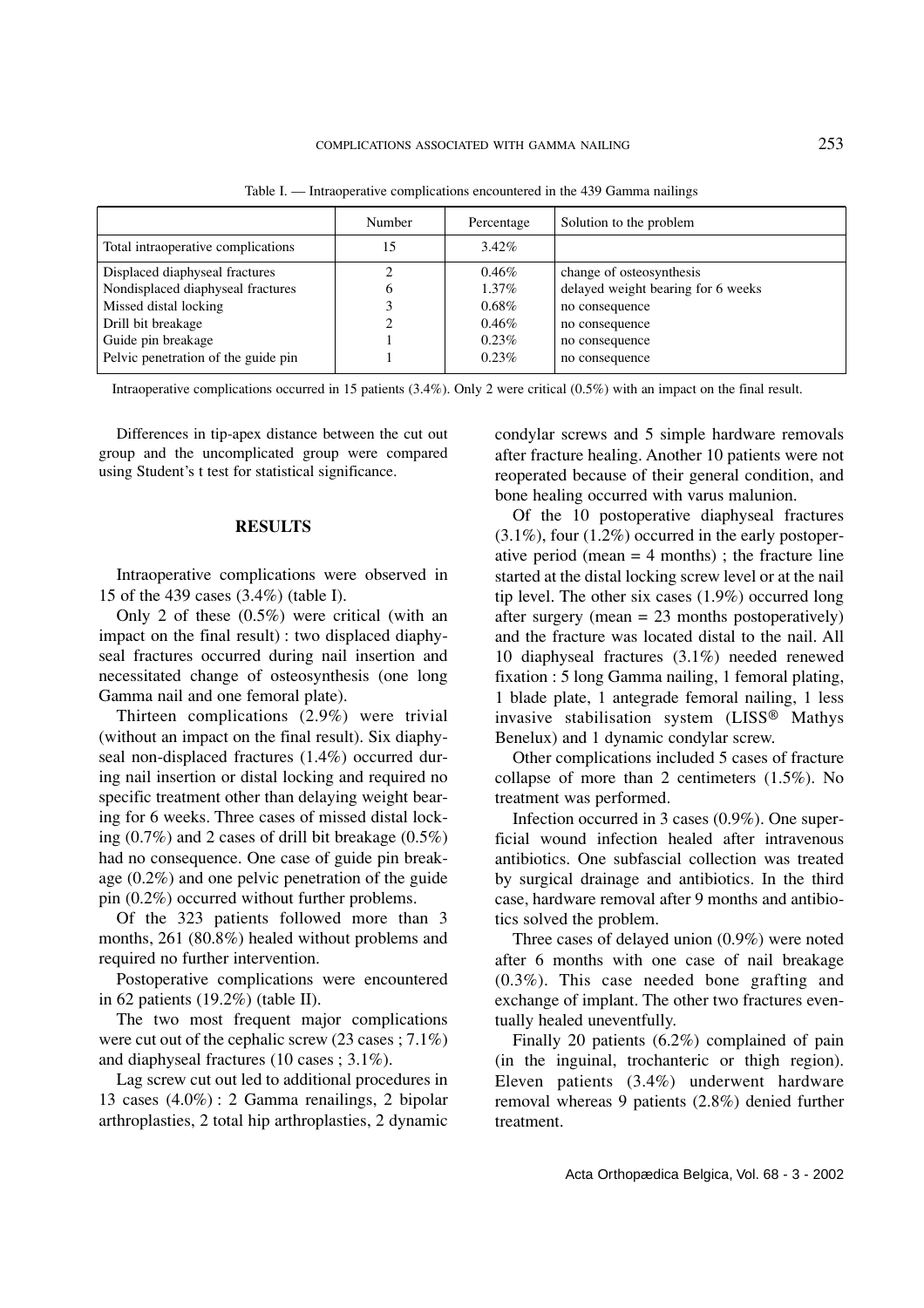|                                     | Number | Percentage | Solution to the problem                     |
|-------------------------------------|--------|------------|---------------------------------------------|
| Bone healing without problem        | 261    | 80.80%     |                                             |
| Total postoperative complications   | 62     | 19.20\%    | Further operation in 37 patients $(11.5\%)$ |
| Cut out of the cephalic screw       | 23     | 7.12%      | Additional procedure in 13 cases $(4.0\%)$  |
| Diaphyseal fractures                | 10     | $3.10\%$   | New osteosynthesis in all cases             |
| in the early postoperative period   | 4      | $1.24\%$   |                                             |
| long time after surgery             | h      | 1.86%      |                                             |
| Fracture collapse of more than 2 cm |        | $1.55\%$   | No treatment                                |
| Infection                           |        | $0.93\%$   |                                             |
| superficial wound infection         |        | $0.31\%$   | Intravenous antibiotics                     |
| subfacial collection                |        | $0.31\%$   | Surgical drainage and antibiotic            |
| sepsis                              |        | $0.31\%$   | Hardware removal after 9 months             |
| Delayed union $> 6$ months          |        | $0.93\%$   |                                             |
| nail breakage                       |        | $0.31\%$   | Bone grafting and implant change            |
| later healing uneventfully          |        | $0.62\%$   | No treatment                                |
| Persistent pain                     | 20     | $6.19\%$   | Hardware removal in 11 patients $(3.4\%)$ ; |
|                                     |        |            | No treatment in 9 patients (2.8%)           |

Table II. — Postoperative complications encountered in the 323 patients

Postoperative complications occurred in 62 patients (19.2%). The two most frequent major complications were cut out of the cephalic screw (7.1%) and diaphyseal fractures (3.1%).

Overall, out of these 62 postoperative cases with complications, 37 needed further operations (11.5%) : hardware removal after bone healing was performed in 19 cases (5.9%) whereas additional procedures such as revision of osteosynthesis or bipolar arthroplasty was necessary in 18 cases  $(5.6\%).$ 

#### **DISCUSSION**

Our mortality rate of 11.4% at 1 month is in line with those reported in the literature which range from 7 to  $22\%$  (25) and  $31\%$  for centenarians (11). The advanced age of our population series and poor preoperative clinical status can explain this high rate.

Our global rate of complications is 3.4% intraoperatively and 19.2% postoperatively. In the literature, the reported rates of intraoperative complications range from  $2.2\%$  (5) to  $10.7\%$  (13), whereas reported global rates of postoperative complications reach 7.2% (18) to 16% (27) .

Fracture of the femoral shaft is one of the most frequent intraoperative or postoperative complications identified in other series of Gamma nailing. Three aspects of implant design have been implicated : curve, stiffness and size. The original Gamma nail had a mediolateral curvature of 10° that differed from the trochanter-to-diaphysis angle in an average patient. This shape of the Gamma nail is thought to cause three-point loading across the trochanteric and diaphyseal cortices (27). Therefore stress is concentrated mainly along the medial cortex in contact with the nail curvature and on the nail tip in contact with the lateral cortex, thus exposing the femur to intraoperative and postoperative fractures, even under physiologic loads (27).

Moreover the high implant stiffness (10) also results in a stress rising effect at the nail tip.

Mismatch between implant size and medullary canal diameter, particularly with inadequate reaming and forceful nail insertion (hammer), can create high hoop stresses. This can result in nondisplaced fractures during nail insertion, which may propagate after weight-bearing.

Distal locking problems may weaken the diaphysis (15, 22, 26). This difficulty can be attributed to loosening of the targeting device, forceful use of the distal awl e.g. through use of a hammer, multiple or missed drilling leaving a hole in the cortex, backward movement of the drill sleeve or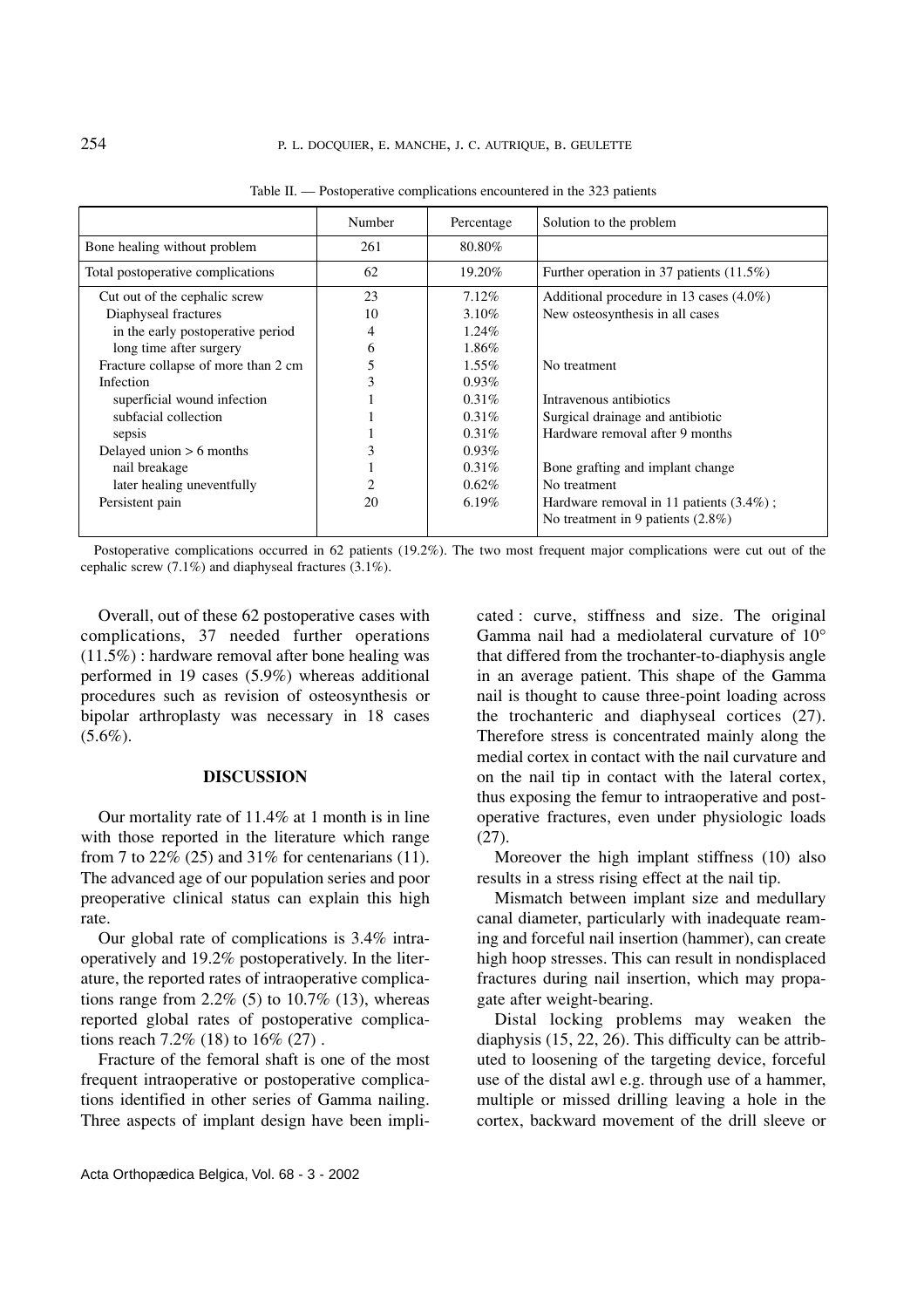excessive tightening of the screw. The distal locking screw diameter (6 mm) may also play a role.

Our intraoperative fracture rate is 1.8%. The two major cases of displaced diaphyseal fractures occurred in the beginning of our experience and were attributed to insufficient reaming and to nail insertion using a hammer. Since 1996 the use of the 11-mm nail and 2-mm overreaming associated with nail insertion by hand only as recommended in the literature (8, 20) considerably reduced this rate. Since 1998 use of the new Trochanteric nail permitted a further decrease in intraoperative complications (only one case since 1997), despite the fact that the majority of operations were performed by residents (learning curve). The decrease in the nail mediolateral curve from 10° to 4° may have played a role.

Postoperative diaphyseal fractures in the literature range from  $0\%$  (5, 20) to 12\% (27). Our postoperative fracture rate is 3.1% (10 cases). Four cases occurred in the early postoperative period (mean = 4 months) and the fracture line started at the distal locking screw level or at the nail tip and probably resulted from occult microfractures when introducing the nail, from distal locking problems or from a stress rising effect at the nail tip.

The other six cases occurred long after surgery (mean = 23 months) and were located distal to the nail. These fractures were probably secondary to transmission of excessive forces to the unprotected distal femur.

Cut out of the cephalic screw is the second most reported postoperative complication with the primary cause related to positioning of the lag screw within the femoral head. To prevent this complication, it is recommended to center the lag screw in the femoral head on the anteroposterior view within 5 to 10 mm of the subchondral bone. A position in the inferior half is accepted whereas a position in the superior half is not advisable. On the lateral view, the screw should be exactly in the center of the femoral head. Alternatively, a posterior position is tolerated.

In addition, the dynamic locking of the head screw has been considered to be too rigid, causing jamming of the screw (instead of sliding) with a potential danger of cutting out through the femoral head (17, 18). Our lag screw cut out rate of 7.1% is among the highest reported : 0% (10, 16, 21) to 7.41% (3) . Cut out of the cephalic screw was attributed to technical error in the majority of cases (22 of the 23 cases). Only in one case was the position of the cephalic screw optimal on the intraoperative x-ray. The most frequent technical errors were a cephalic screw either too short (43.5%) or too cranial (65%) or a combination of these imperfections. The mean tip-apex distance (3,4) in our cut out group was 33.6 mm (21 to 45 mm) versus 22.1 mm (7 to 45 mm) in the non-complicated group ( $p < 0.001$ ; Student t-test). No significant correlation was found between early weight-bearing and cut out. However in the majority of our 23 cut out cases, the patients had been instructed to avoid weight-bearing because of a lack of confidence regarding the stability of the construct.

Rates of deep infection reported in the literature range from 0% (6, 7, 26) to 3.6% (13). Our rate is 0.9%. Nail fracture is reported at a rate of 0% (6) to  $0.5\%$  (7,32) in accordance with our rate of  $0.3\%$ . Pain is not considered as a complication in most series, and this explains the lower global complication rates being reported.

Overall, our results are nearly similar to reported rates of complications in the literature except our very high overall revision rate of 11.5%. Reported rates for revision vary from  $1.4\%$  (2) to  $8\%$  (21), but in numerous studies material removal for pain is not taken into account to calculate the revision rate. Our revision rate decreases from 11.5% to 8.4% if we do not take into account hardware removal for pain.

Gamma nailing is an interesting alternative in the treatment of peritrochanteric fractures allowing early full weight-bearing, with a low infection rate. Strict observance of the recommended surgical technique will avoid most of the complications.

Choice of the new Trochanteric nail (decrease in curvature and length), reduced diameter implant (11 mm), 2-mm overreaming of the femoral canal, manual introduction of the nail (excluding hammer) and meticulous placement of the distal interlocking screw (with one screw only and avoiding excessive tightening of the screw) will decrease intra- and postoperative fractures.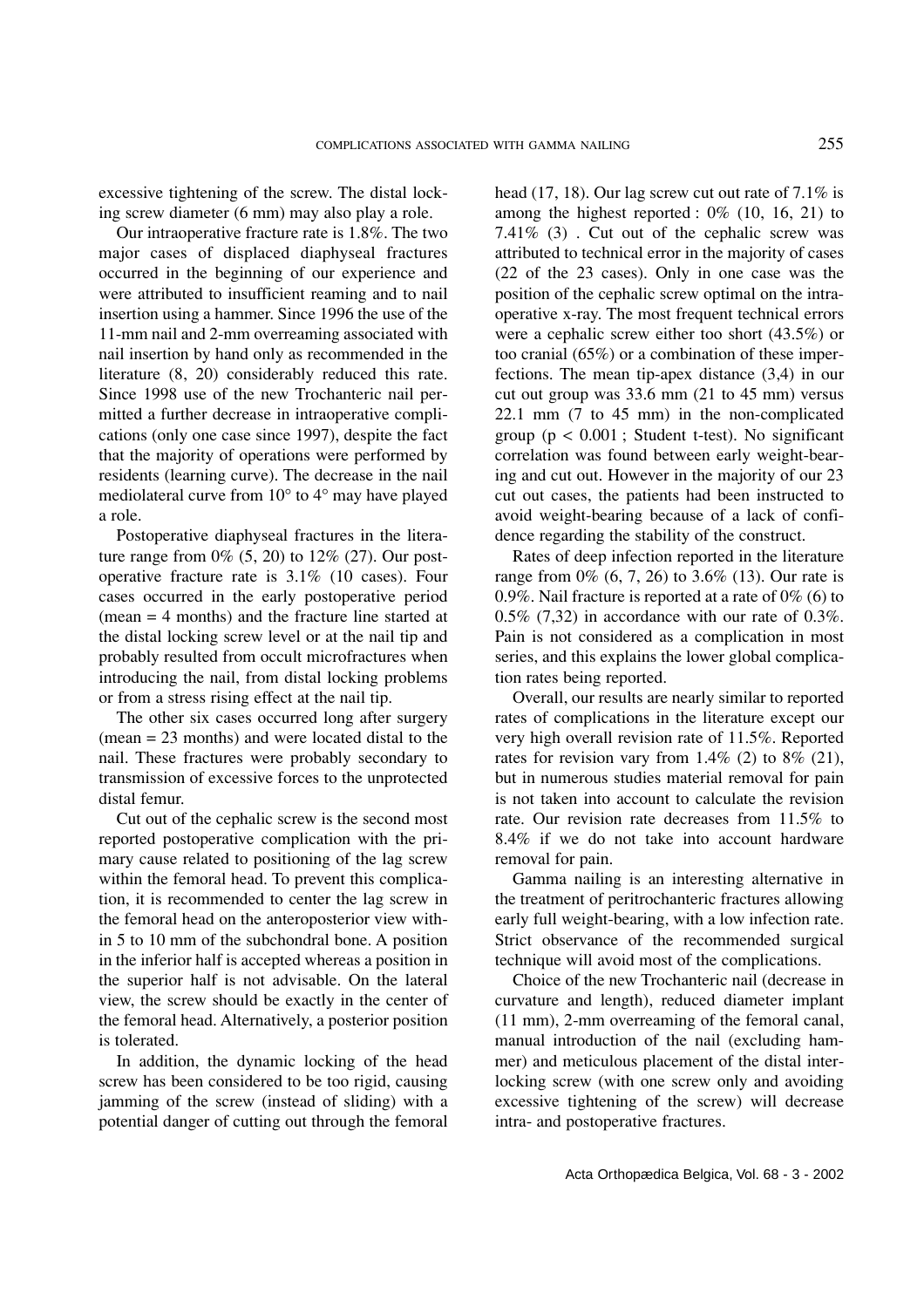Choice of appropriate length for the lag screw, its good positioning in the femoral neck (with awareness of tip-apex distance) and its dynamic proximal locking will considerably reduce the incidence of screw cut out.

# **REFERENCES**

- 1. Albareda J., Laderiga A., Palanca D. Complications and technical problems with the gamma nail. Int. Orthop., 1996 , 20 , 47-50.
- 2. Andress H. J., Forkel H., Grubwinkler M., Landes J., Piltz S., Hertlein H., Lob G. Treatment of per- and subtrochanteric femoral fractures by gamma nails and modular hip prostheses. Differential indications and results. Unfallchirurg., 2000, 103, 444-451.
- 3. Baumgaertner M. R., Curtin S. L., Lindskg D. M., Keggi J. M. The value of the tip-apex distance in predicting failure of fixation of peritrochanteric fracture fixation. J. Bone Joint Surg., 1995, 77-A , 1058-1064.
- 4. Baumgaertner M. R., Solberg B. D. Awareness of tip-apex distance reduces failure of fixation of trochanteric fractures of the hip. J. Bone Joint Surg., 1997, 79-B , 969-971.
- 5. Bellabarba C., Hersovici D. Jr., Ricci W. M. Percutaneous treatment of peritrochanteric fractures using the Gamma nail. Clin. Orthop., 2000, 375 , 30-42.
- 6. Bess R. J., Jolly S. A. Comparison of compression hip screw and gamma nail for treatment of peritrochanteric fractures. J. South Orthop. Assoc., 1997, 6, 173-179.
- 7. Boriani S., Bettelli G., Zmerly H. Results of the multicentric Italian experience on the Gamma nail : A report on 648 cases. Orthopedics, 1991, 14 , 1307-1314.
- 8. Boriani S., De Lure F., Campanacci L. A technical report reviewing the use of the 11-mm Gamma nail : interoperative femur fracture incidence. Orthopedics, 1996, 19, 597- 600.
- 9. Bridle S. H., Patel A. D., Bircher M., Calvert P. T. Fixation of intertrochanteric fractures of the femur. A randomised prospective comparison of the Gamma nail and dynamic hip screw. J. Bone Joint Surg., 1991, 73-B, 330-334.
- 10. Curtis M. J., Jinnah R. H., Wilson V., Cunningham B. W. Proximal femoral fractures : a biomechanical study to compare intramedullary and extramedullary fixation. Injury, 1994, 25, 99-104.
- 11. Forster M. C., Calthorpe D. Mortality following surgery for proximal femoral fractures in centenarians . Injury, 2000, 31, 537-539.
- 12. Goldhagen P. R., O'Connor D. R., Schwarze D., Schwartz E. A prospective comparative study of the compression hip screw and the gamma nail. J. Orthop. Trauma, 1994, 8, 367-372.
- 13. Habernek H., Wallner T., Aschauer E., Schmid L. Comparison of Ender nails, dynamic hip screws, and

gamma nails in the treatment of peritrochanteric femoral fractures. Orthopedics, 2000, 23, 121-127.

- 14. Halder S. C. The gamma nail for peritrochanteric fractures. J. Bone Joint Surg., 1994, 74-B, 340-344.
- 15. Lacroix H., Arwert H., Snijders C. J., Folntijne W. P. J. Prevention of fracture at the distal locking site of the Gamma nail. J. Bone Joint Surg., 1995, 77-B , 274-276.
- 16. Lahoud J. C., Asselineau A., Salengro S., Molina V., Bombart M. Sub-trochanteric fractures. A comparative study between gamma nail and angular osteosynthesis with lateral cortical support. Rev. Chir. Orthop., 1997, 83, 335-342.
- 17. Leung K. S., So W. S., Shen W. Y., Hui P. W. Gamma nails and dynamic hip screws for peritrochanteric fractures. A randomised prospective study in elderly patients. J. Bone Joint Surg., 1992, 74-B, 345-351.
- 18. Leung K. S., So W. S., Shen W. Y., Hui P. W. Multicenter trial of modified Gamma nail in East Asia. Clin. Orthop., 1996, 323, 146-154.
- 19. Lindsey R. W., Teal P., Probe R. A. *et al.* Early experience with the gamma interlocking nail for peritrochanteric fractures of the proximal femur. J. Trauma., 1991, 31, 1649- 1658.
- 20. Lyddon D. W. Jr. The prevention of complications with the Gamma Locking Nail. Am. J. Orthop., 1996, 25, 357-363.
- 21. Madsen J. E., Naess L., Aune A. K., Alho A., Ekeland A., Stromsoe K. Dynamic hip screw with trochanteric stabilizing plate in the treatment of unstable proximal femoral fractures : a comparative study with the Gamma nail and compression hip screw. J. Orthop. Trauma., 1998, 12, 241- 248.
- 22. Mahaisavariya B., Laupattarakasem W. Cracking of the femoral shaft by the gamma nail. Injury, 1992, 23, 493- 495.
- 23. Mahomed N., Harrington I., Kellam J. Biomechanical analysis of the Gamma nail and sliding hip screw. Clin. Orthop., 1994, 304, 280-288.
- 24. Müller M. E., Allgöwer M., Schneider R., Willenegger H. Manual of internal fixation : techniques recommended by the AO-ASIF group, ed 3, Berlin, 1991, Springer-Verlag.
- 25. Parker M. J., Pryor G. A., Myles J. 11-year results in 2846 patients of the Peterborough Hip Fracture Project : reduced morbidity, mortality and hospital stay. Acta Orthop. Scand., 2000, 71, 34-38.
- 26. Radford P. J., Needof M., Webb J. K. A prospective randomised comparison of the dynamic hip screw and the Gamma locking nail. J. Bone Joint Surg., 1993, 75-B, 789- 793.
- 27. Rantanen J., Aro H. T. Intramedullary fixation of high subtrochanteric femoral fractures : a study comparing two implant designs, the gamma nail and the intramedullary hip screw. J. Orthop. Trauma, 1998, 12, 249-252.
- 28. Singh M., Nagrath A. R., Maini P. S. Changes in trabecular pattern of the upper end of the femur as an index of osteoporosis. J. Bone and Joint Surg., 1970, 52-A , 457- 467.

Acta Orthopædica Belgica, Vol. 68 - 3 - 2002